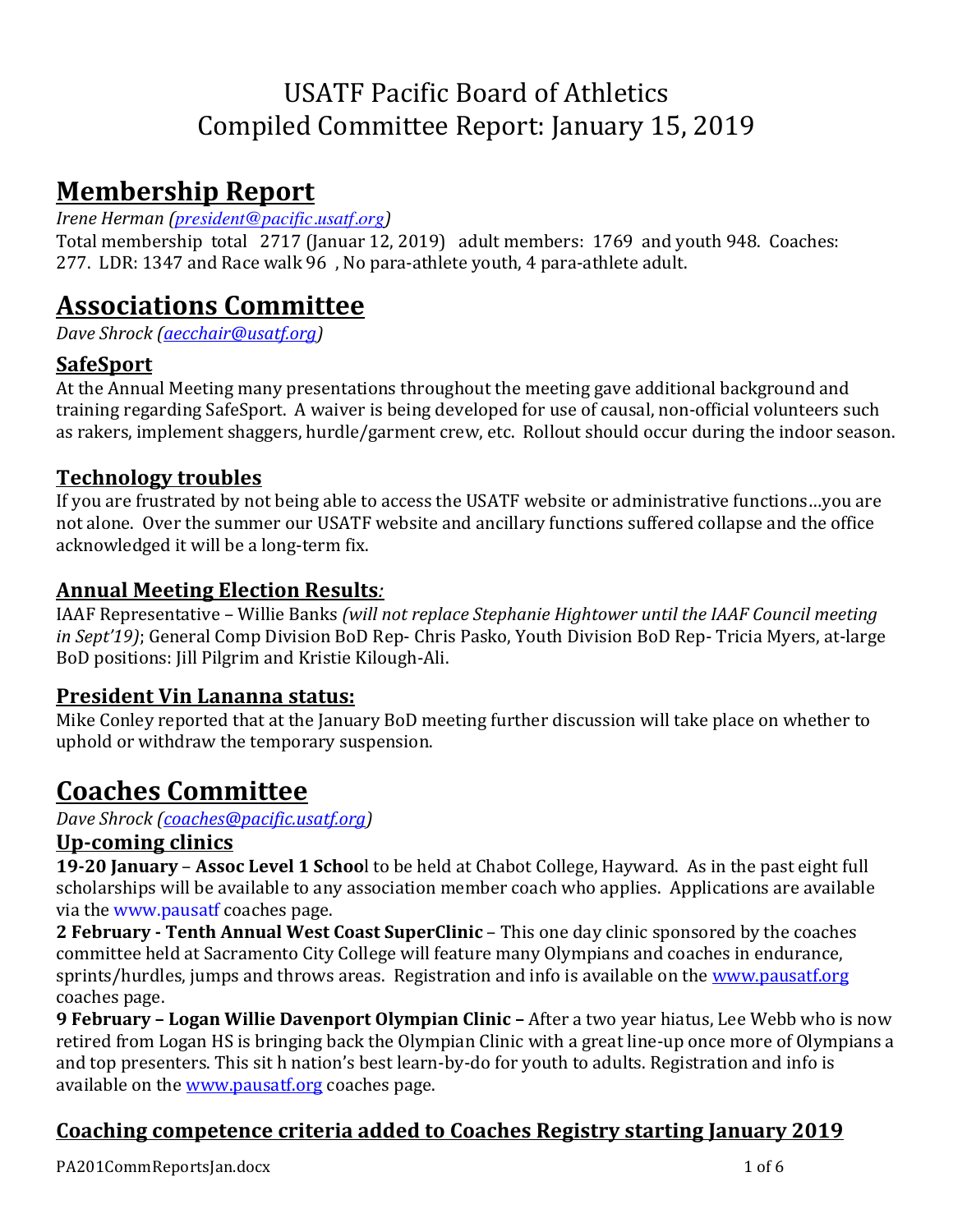Beginning in January of 2019 all coaches will need to demonstrate coaching competence to be a member of the Coaches Registry. Coaches may either submit a coaching resume outlining coaching expertise measured by vears coaching and/or success of athletes coached; or complete either a USATF, USTFCCA course.

Coaches will have all of 2019 to submit their resume or complete a coaching education course. Further information is linked on the www.usatf.org coaches page.

You do not need to be a member of the Coaches Registry to coach locally, though to obtain coaching credentials for any national championships.

## **LDR Report**

*Allan Stanbridge (runallan@yahoo.com)* 

LDR completed very successful Grand Prix seasons in Road, Cross Country, and MUT [Mountain, Ultra, Trail]. Due to the Camp Fire, the PA XC Championship was delayed 1 week, and 1 Road Grand Prix series event was canceled from the scoring, but will still offer PA prize money at the rescheduled event. LDR will be evaluating a policy to put into place for future such circumstances effecting our Grand Prixs.

- Completed the organization and schedule of all three Grand Prix Series for 2019. The MUT series will be incorporating 2 Trail races of sub-marathon distance, in our efforts to morph the Ultra series to a true M-U-T series. The road series will have an additional, new, team relay event and another new event on the short series. The early February race has been removed, as we stick to our calendar guidelines more strictly.

- Annual Awards and Banquet will be held on Sunday, February 17 at the Laughing Monk Brewery in San Francisco.

-USATF Club Cross Country Championships were held in Spokane, Washington on Saturday, December 8. The P.A. was well represented by a large number of Clubs and individuals. Jorge Maravilla of the West Valley Track Club won the Men's 40-44 Championship.

- Jen Hitchings, age 55, of SRA Elite broke the American 10k age group record at the Thanksgiving 10k in Sacramento. Her times was 37:27, age graded 97.2%. This was her fourth age group American Record in 2018. The others were in the 5k, 10 miles, and Half Marathon (at our own PA Half Marathon Championship event on the Road Grand Prix).

- USATF Road Runners of the Year, 2018

Jen Hitchings, Female 55-59 Tom Bernhard, Male 65-69

- USATF Road Grand Prix Champion Female age 40-44: Virginia Cordi of Strawberry Canyon Running Club.

A new race has been added to the 2019 Cross Country Grand Prix Series. The Golden Valley Harriers will host the new race on November 2 at the Lagoon Valley XC course located midway between Fairfield and Vacaville.

# **MTF Committee**

*Joseph Ols (*masterstf@pacific.usatf.org*)* 

## **TWO Email Blasts were recently been sent. The following on Dec 11:**

PA201CommReportsJan.docx 2 of 6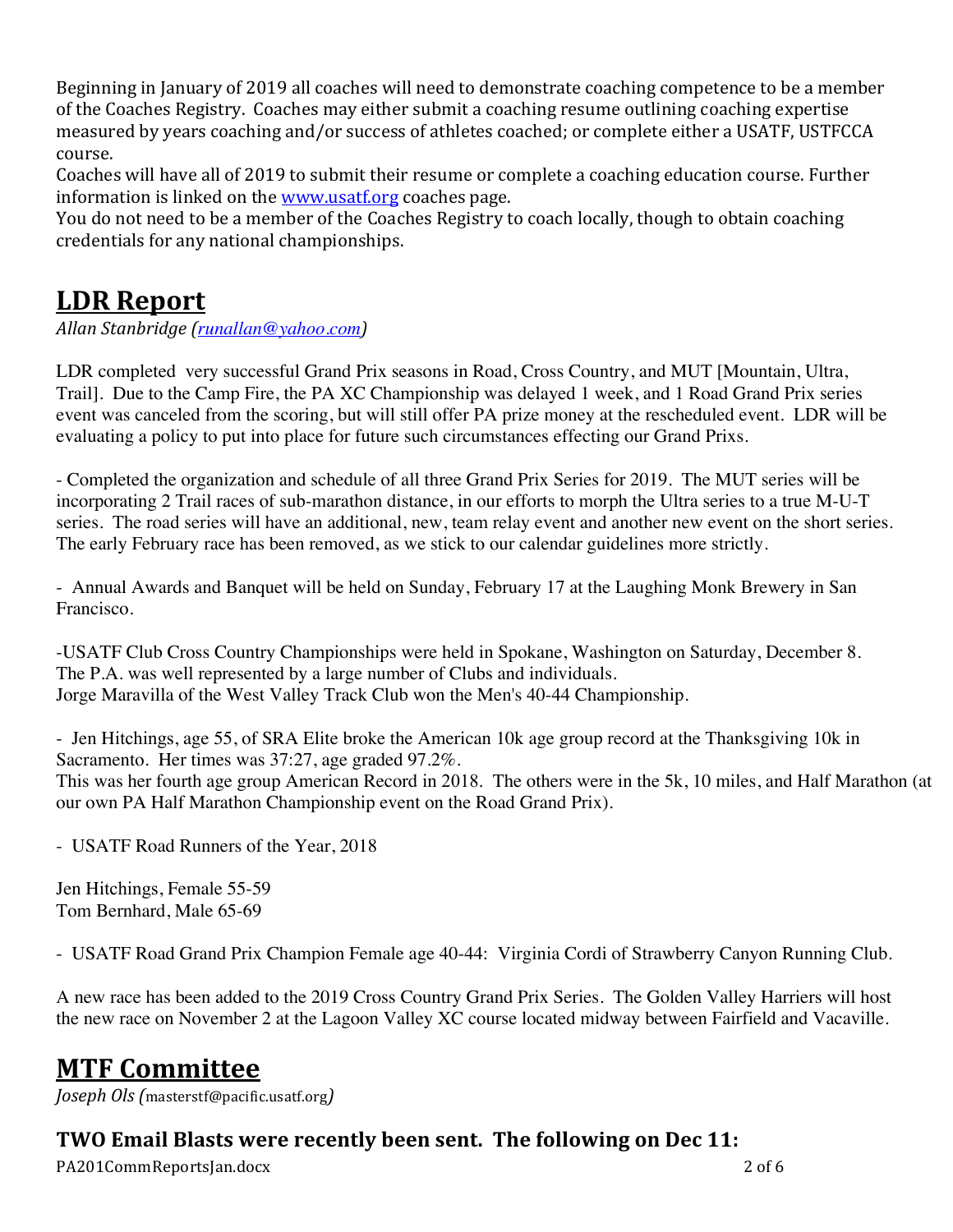----------------------------------------------------------------------

#### Dear PA MTF Comrades,

1.) The MTF season is now Auld Land Syne, so the deadline to nominate yourself / others for our 2018 PA MTF Grand Prix awards is 11:59pm Dec 15, 2018! http://www.pausatf.org/wpcontent/uploads/2018/05/MTF2018PAGrandPrix.pdf

2.) Our biggest result from USATF Conf in Columbus is that PA MTF won the right to host the 2021 USATF MTF Outdoor  $T\&F$  Championships in Sacramento, so a great chance for all to go to nationals since they are coming to us!

3.) At this Rules Change year (every other year), the largest was expanding all MTF relays to 5-year age groups for records and nat'l competitions. Existing records for 30-39, 40-49, ... (really 30+, 40+, ...) shall apply to 30-34, 40-44, ... with the new 35-59, 45-49, ... records initially vacant [unless any current record was set by members all  $5+$ yrs over the min age, which is y unlikely]). A nice MTF conference recap is https://www.mastersrankings.com/rankings/usatf-annual-meeting-highlights/

4.) Congratulations to all PA athletes at the WMA World MTF Championships in Malaga, Spain! I rcvd these 3 replies to my prev request for PA MTF performances:

- Joy's Jackrabbits: "Debbie Hoffman: 400m 6th W55, **Jennifer Hedges**: 6th 80mh, 5th 300mh, 9th HJ, 5th LJ, 6th TJ W50, Colleen Barney:  $100m$ ,  $200m$  W50, Peter Grimes:  $2nd$   $100mh4th$   $400mh$ , M55, Terry **Parks**: HJ M55, Liz Roberts Parks: SP W45, *Joy Upshaw*: 1st 200m, 1st Long Jump, 1st 4x100m (World Record!), 3rd 80m hurdles, 3rd 100m"
- Sierra Gold: "Lynne Hurrell w84 1st 4x400m relay (World Record!), 3rd 5,000m, Durelle Schimek w50 2nd javelin, **Makie Ohler** w56 3rd half marathon, 3rd in team cross country, 3rd team half marathon; m70 team cross country 4th Drue Mathies and Gordon Keller; m60 long jump Bob Thurman 5th; m70 steeplechase 5th Gordon Keller; m45 shot put Richard Harrison 6th; w55 10,000m 5th and 5,000m 7th **Makie Ohler**; w65 hammer **Patti Baker** 8th. Additionally, the following athletes all had top 15 finishes-w65 Kathy Slouber (shot put, discus, hammer and weight throw); w55 Inka Mim 10k and cross country."
- https://www.theunion.com/news/sports/track-field-local-athletes-shine-at-masters-worldchampionships/

5.) Speaking of **Makie Ohler**, she not only rocks the track, but rolls & rules the road, winning 1st place at WMA's Marathon world championship in Toronto!

6.) Our USATF MTF website (independent of and more reliable than USATF site, which is to be rewritten from scratch) has been updated. Keep checking Big Meet info http://usatfmasters.org/wp/upcoming-events/, incl registering for upcoming World Indoor MTF Championships March 24-30 in Torun, Poland www.usatfmasters.org/wp/2018/10/everything-you-need-to-know-about-the-2019-indoor-wmachampionships-in-poland and USATF nat'l indoor MTF championships March 1-3 in Winston-Salem, North Carolina. 

7.) Apologies for my PA Club omission in prev email blast, caught by Marty Beene "Looks like you left out the Lake Merritt Joggers & Striders team score of 3 points, which had us tied for 99th place."

Joseph Ols Chairman MTF - PA USATF Liaison, Corporate T&F - USATF MTF

### **The following Email Blast was sent Jan 5:**

----------------------------------------------------------------------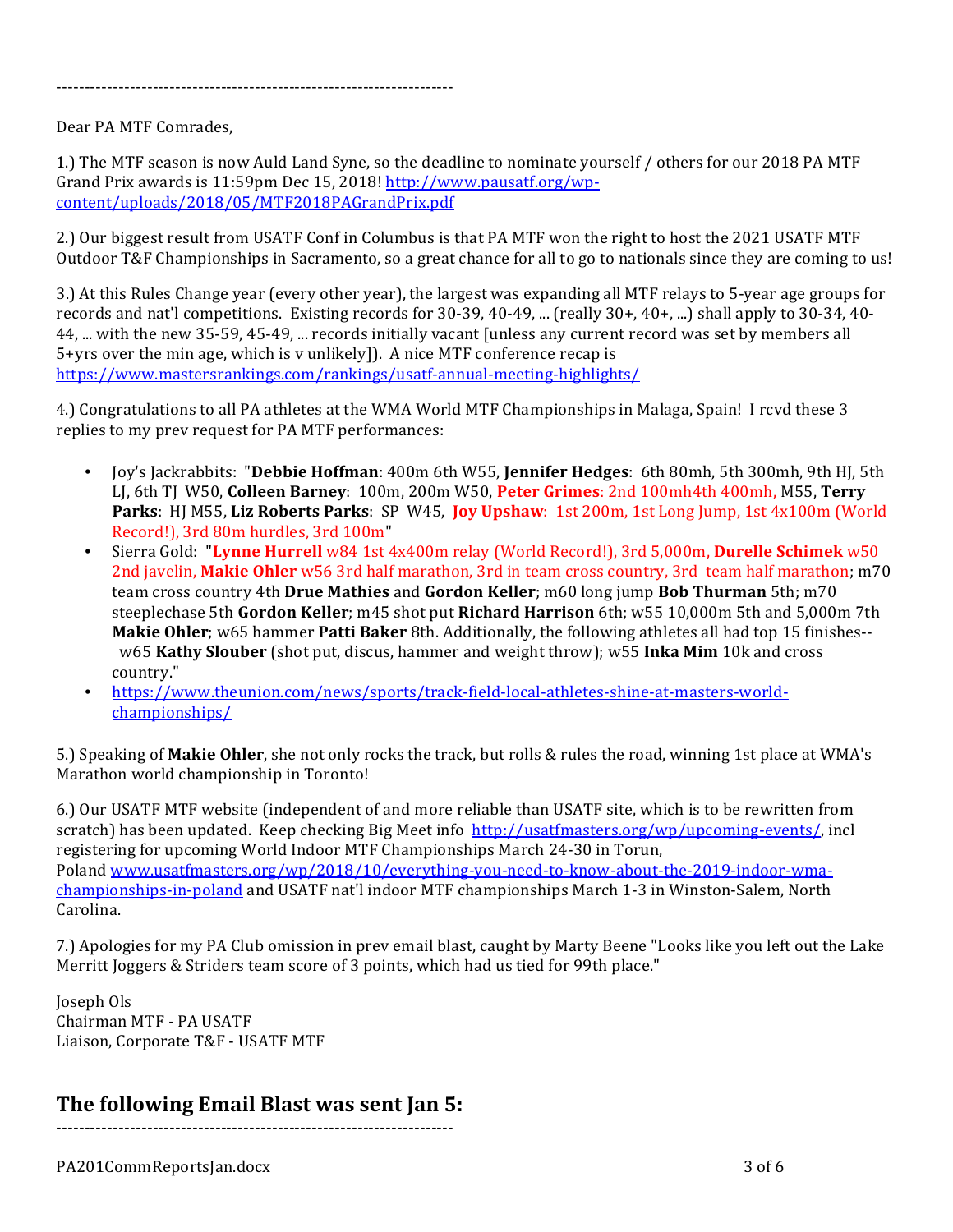Fantastic news for the New Year: the first large program ever(?) giving money to MTF athletes -- up to \$2000 per USATF MTF or MLDR athlete competing in WMA World Indoor Championships March 24-30 in Torun, Poland https://wmaci2019.com/ Note: Deadline for entries is **January 29th 2019**!

READ MY WORDS BELOW, OR GO STRAIGHT HERE to apply http://usatfmasters.org/wp/team-usatf-torun-w1program/: 

USATF nat'l is proud America's Open T&F team regularly wins the most Olympic and IAAF world championships medals. USATF also has the most elite MTF athletes (and dominates world Masters Rankings, with Britain & Germany well behind), America rarely wins WMA championship meets because we don't get enough top athletes to these meets, usually in Europe or Asia.

Between \$60,000 and \$125,000 (over 1/2 of USATF MTF yearly national budget!) will be available for 3 types of awards:

- 1. Travel assistance \$\$ to athletes ranked in the top six in the World (based on current mastersrankings.com data within the time period 1 January 2017 to 28 January 2019):  $$400$  for 1st, \$350 for 2nd, \$300 for 3rd,  $$250$  for 4th,  $$200$  for 5th, and  $$150$  for 6th, up to a maximum of  $$1000$  per athlete.
- 2. Money for medal winners (the amount depends upon the total amount that is donated to the program by the end of the Championships), all in addition to  $$$  above with an max of \$1000 athlete in addition to the \$\$ above. If the total estimate of \$125,000 is donated then the amounts are anticipated to be:
	- 1. \$400 for each gold, \$200 for each silver, \$100 for each bronze, in individual events
	- 2. Same amounts per medal to ALL FOUR team members for relay and other team events (LDR and Racewalk) (e.g., a gold in a  $4 \times 200$ m relay would mean \$400 for each of the four team members).
- 3. Money to "Championship Facilitators" who encourage top performing athletes to consider competing, help them become comfortable with any obstacles, and assist them in making their travel arrangements. This could include PA MTF Clubs, Coaches, etc. Click here to become a Championship Facilitator!

**It takes \$\$ to give \$\$.** Since ~half of the money we wish to give away hasn't been raised yet we would really appreciate you or anyone you know (company, foundation, etc) to please donate! http://usatfmasters.org/wp/2018/12/w1-program-get-involved/

The formal launch of this program is made possible by the fact that the USATF National Office, through CEO Max Siegel and COO Renee Washington, has stepped forward and allocated up to \$25,000 from USATF (over and above the regular MTF and MLDR budgets) towards this effort. In addition, an anonymous donor has pledged another \$25,000 as a base for a matching donation program. So, we have those \$50,000 in pledges so far, subject to raising an additional \$50,000 and more. After only a few days and with no formal solicitation, an additional \$10,000 has been *committed, bringing the total to approximately* \$60,000. In addition, virtually all members of the MTF Executive *Committee have made individual commitments to contribute.* 

#### **Congratulations to our 2018 PA MTF Grand Prix winners!**

Thanks to Clyde Lehman (and to Inka Mims whom he says did all the work again!) to determine our 2018 PA MTF Grand Prix winners. Plaques will be created for 1st, 2nd, 3rd places in each category, and available for pickup at Bay Area PA Board of Athletics meetings (see website) and 2019 PA MTF T&F Championships this summer (tentatively scheduled to be Sunday June 9th).

Sprints/Hurdles:

1-  $\text{Iov Upshaw} - 3.78$ 2- Irene Obera - 3.70 3- Gary Wuest - 3.50 4- Bob Thurman - 3.48 5- Doug Holland- 3.40

Jumps: 1- Richard Harmon - 3.31 2- Gary Wuest- 3.23 3- Joy Upshaw- 3.20 4- Jack Squires- 3.16 5- Bob Thurman- 2.97

PA201CommReportsJan.docx 4 of 6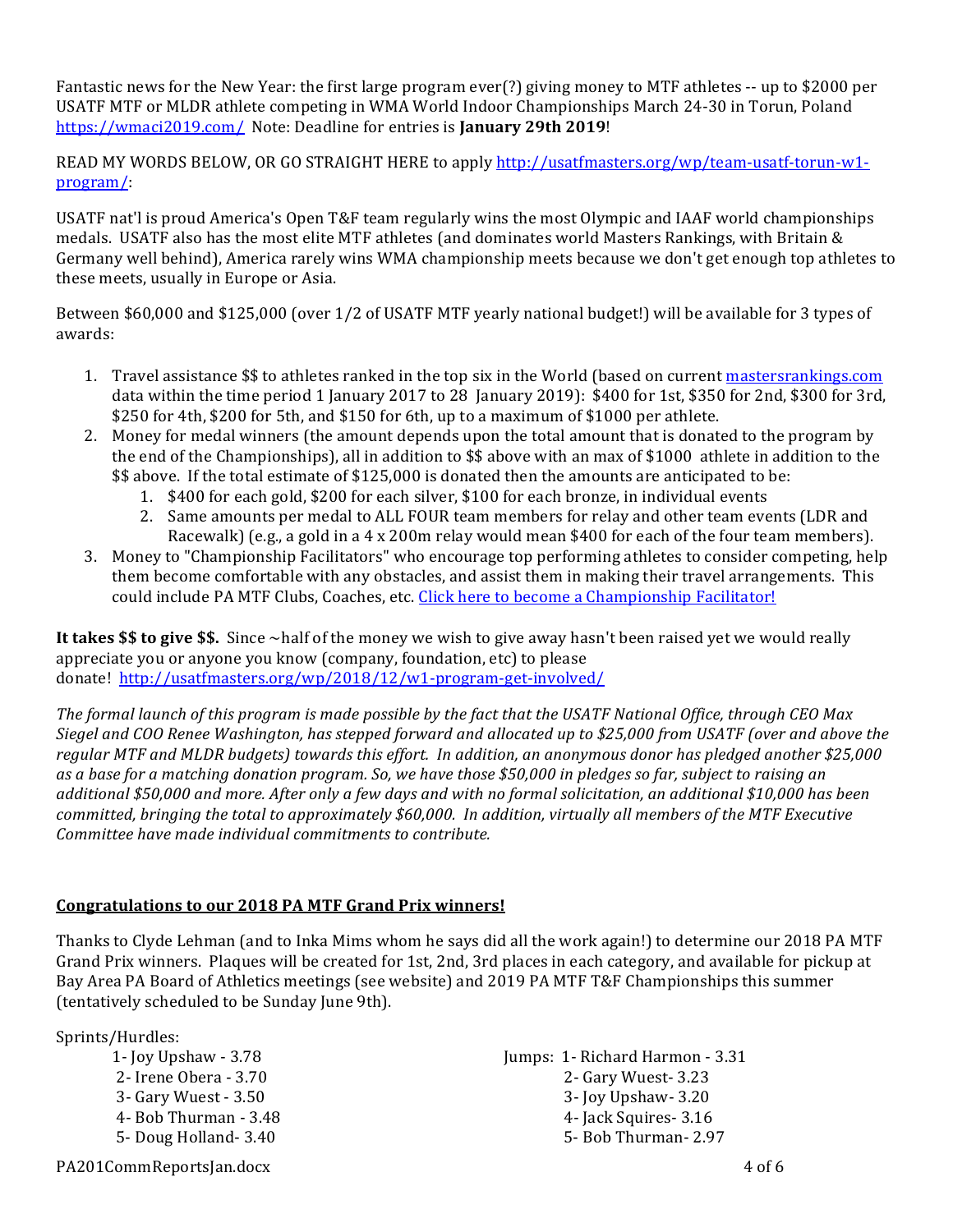Throws: 1- Elsbeth Padia- 3.84 2- George Patterson, Sr - 2.96 3-Gary Wuest- 2.87 4- Stephen Adelman- 2.81 5- Terry Noyes- 2.80

Distance: 1- Lynne Hurrell - 3.64 2- Makie Ohler- 3.48 3- David White- 3.37 4- Bryan Mayberry- 3.09 5- Gordon Keller- 2.97

2- Gary Wuest- 24.49 3- **Joy Upshaw-** 23.15 4- Bob Thurman- 16.41 5- Irene Obera- 14.70 Clubs: 1- Sierra Gold T&F Club - 325 2- San Francisco T&F Club - 155 3- Joy's Jackrabbits T&F Club - 130 4- Mount Diablo T&F Club - 45 5- Sierra Racewalkers - 28 Employers: 1- OLS Controls - 147 2- Division of Measurement Standards - 66

3- Joy's Jackrabbits T&F Club - 60

- 4- Kaiser Permanente 30
- 4- Hawaiian Airlines 30

All-Around: 1- Joseph Ols- 27.80

# **Race Walking Committee**

*Jon Price (jprice@unr.edu)* 

The first races of the USATF Pacific Association's Race Walk Grand Prix Championship Series for 2019 will be held on Saturday, January 19, at the University of California, Berkeley track, in conjunction with the Cal All-Comers track and field meet that day. The Women's One-Mile Race Walk will start at 10:30 a.m., and the Men's One-Mile Race Walk will follow immediately afterward. Medals will be awarded to the top three women and top three men in the race walks.

Additional Grand Prix Race Walks are scheduled for June 9 (5,000-meters in San Mateo), June 15 (3,000-meters in Grass Valley), and September 29 (10-kilometers in Carmichael/Sacramento area; this will also be the USATF West Region 10K Championship Road Race, with medals awarded to the top three women and top three men in each five-year age group). We may also have the One-Hour Postal race if volunteers step forward to organize it.

Grand Prix standings, results, registration forms/information for race walking are posted at https://www.pausatf.org/race-walking/. 

New Race Walk Judges are needed, particularly to cover several Youth meets throughout the season. Two clinics on "Introduction to LDR Officiating and Race Walk Judging and Officiating" are offered this year – January 12 in Sacramento and February 9 in Union City. An syllabus for this new class, along with guidelines for advancement from Apprentice to Association-level Judge and a new LDR-Race Walk Umpire's Incident Report form are posted at https://www.pausatf.org/officials/officials-training-tools-rules/, along with many other handy forms and exercises for teaching officials.

# **Officials Committee**

*Phil Leake, Chair (pgal1@sbcglobal.net*)

#### NCAA D1 West Regional X-C Meet, Haggin Oaks, Sacramento CA **Officials Clinics**

1/12/19 American River College 

Today, the first of three officials clinics was held at American River College. Special thanks to Jeannette Powless and Rick Anderson and the X-C/Track and Field Program for hosting this event. Thanks to Bill Bartel (Training Chair), Jim Hume (Certification Chair), Ajay Padgoankar (Rulebooks), the Officials Executive Committee and all who volunteered their time to teach new and experienced officials. Upcoming Clinics will be at Logan HS in Union City, CA and at CSU Chico, both in February.

PA201CommReportsJan.docx 5 of 6